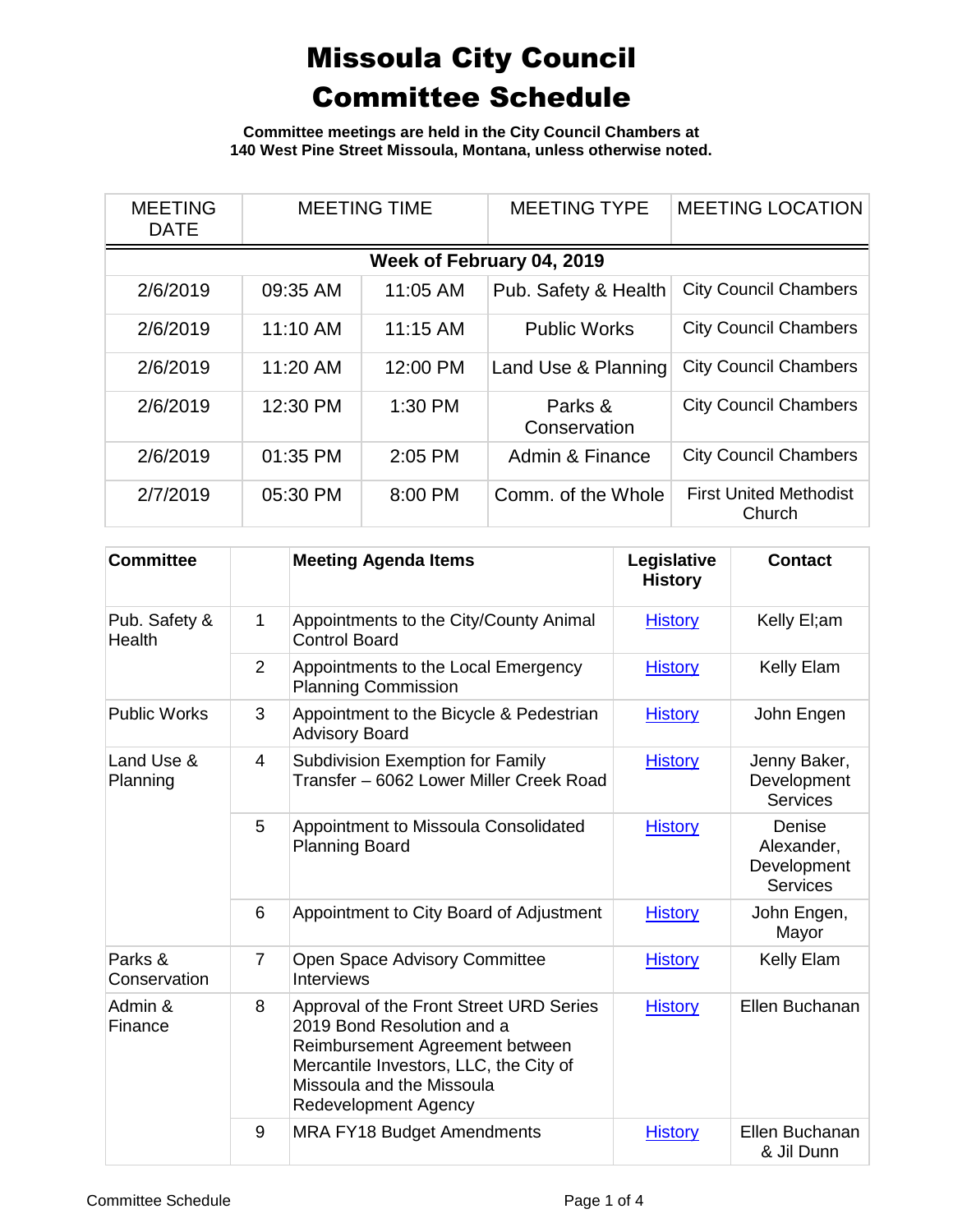**Committee meetings are held in the City Council Chambers at 140 West Pine Street Missoula, Montana, unless otherwise noted.**

| Comm. of the | 10 | Voices 4 Housing | <b>History</b> |  |
|--------------|----|------------------|----------------|--|
| Whole        |    |                  |                |  |

*The following items have been referred to City Council committees, but the committees will not discuss them in the coming week:*

| <b>Committee</b>       |                | <b>Held Meeting Agenda Items</b>                                                                                                                      | Legislative<br><b>History</b> | <b>Contact</b>                                           |
|------------------------|----------------|-------------------------------------------------------------------------------------------------------------------------------------------------------|-------------------------------|----------------------------------------------------------|
| Admin &<br>Finance     | 1              | Create and Fund a Paid Parental Leave<br>Policy for City of Missoula Employees                                                                        | <b>History</b>                | <b>Heidi West</b>                                        |
|                        | 2              | Apprenticeships in Public Works Projects                                                                                                              | <b>History</b>                | Gwen Jones,<br>Heather Harp,<br>Julie Armstrong          |
|                        | 3              | Apprenticeships in Public Works<br>contracts                                                                                                          | <b>History</b>                | Julie Armstrong,<br>Gwen Jones,<br>Bryan von<br>Lossberg |
|                        | 4              | Resolution to reimburse expenditures<br>related to sidewalk, curb, gutter and alley<br>approach improvements from the<br>proceeds of tax-exempt bonds | <b>History</b>                | Leigh Griffing                                           |
| Comm. of the<br>Whole  | 5              | Joint meeting of the Missoula County<br>Board of County Commissioners and the<br>Missoula City Council                                                | <b>History</b>                | <b>Michelle Cares</b>                                    |
|                        | 6              | <b>Hotel Fox Update Presentation</b>                                                                                                                  | <b>History</b>                | Chris Behan                                              |
|                        | $\overline{7}$ | Max Wave Project and Permitting Update                                                                                                                | <b>History</b>                | Bryan von<br>Lossberg                                    |
|                        | 8              | Missoula Economic Partnership Update                                                                                                                  | <b>History</b>                | Bryan von<br>Lossberg                                    |
|                        | 9              | Missoula Water Financing Interest Rate<br>Cap                                                                                                         | <b>History</b>                | Dale Bickell                                             |
|                        | 10             | <b>Housing Policy Update</b>                                                                                                                          | <b>History</b>                | Bryan von<br>Lossberg                                    |
|                        | 11             | Water utility litigation update                                                                                                                       | <b>History</b>                | Bryan von<br>Lossberg                                    |
|                        | 12             | Legislative Delegation Discussions                                                                                                                    | <b>History</b>                | Dale Bickell                                             |
| Land Use &<br>Planning | 13             | Urban Fringe Development Area<br>Yearbook: 10-Year Lookback                                                                                           | <b>History</b>                | Garin Wally, GIS<br>Analyst/Planner                      |
|                        | 14             | Annexation, (see separate list at City<br>Clerk's Office for pending annexations)<br>(Ongoing in committee)                                           | <b>History</b>                | Marty Rehbein                                            |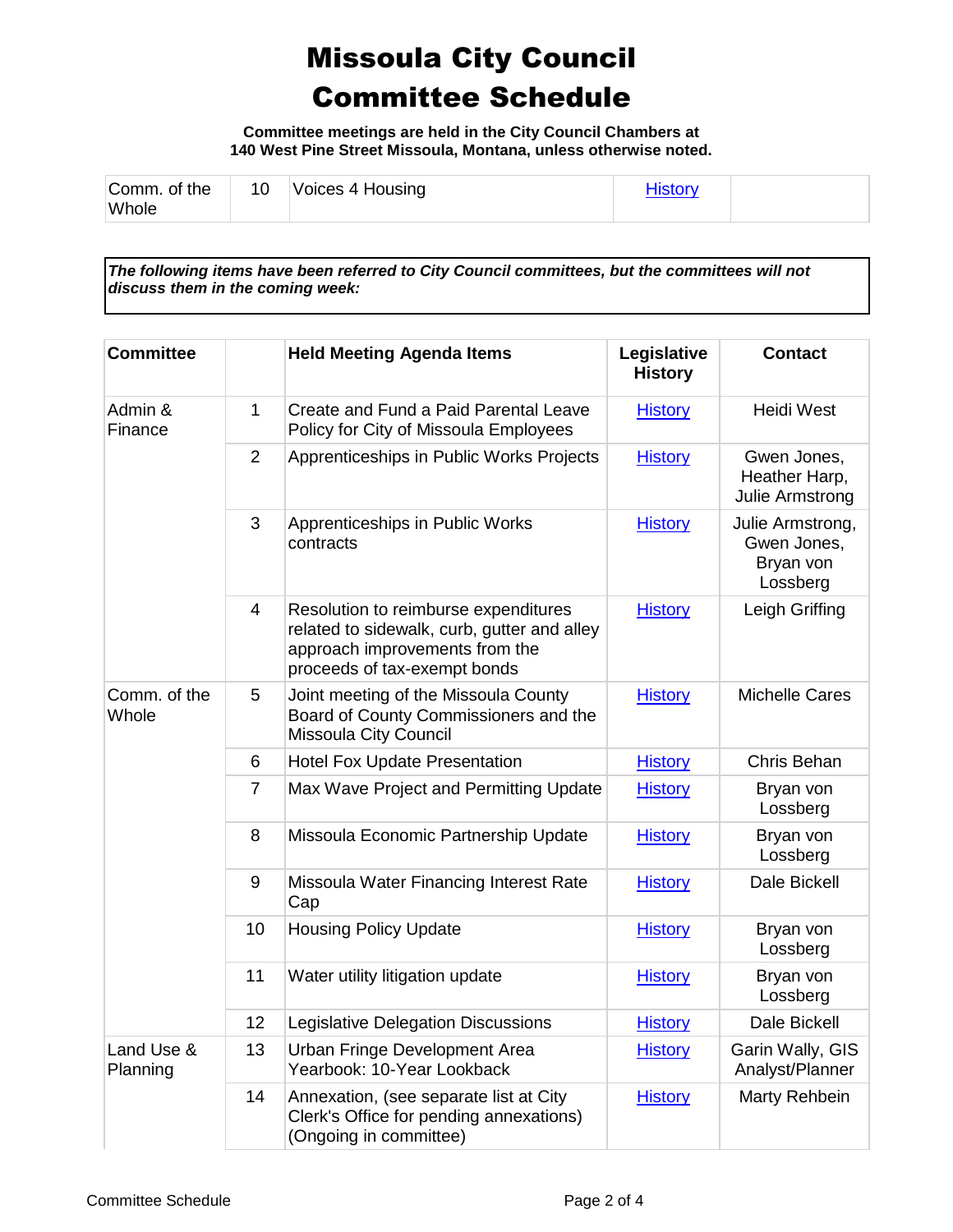**Committee meetings are held in the City Council Chambers at 140 West Pine Street Missoula, Montana, unless otherwise noted.**

|                         | 15 | Planning Division Work Plan                                                                                                                                                                             | <b>History</b> | Laval Means,<br><b>Planning Division</b><br>Manager,<br>Development<br><b>Services</b> |
|-------------------------|----|---------------------------------------------------------------------------------------------------------------------------------------------------------------------------------------------------------|----------------|----------------------------------------------------------------------------------------|
|                         | 16 | Update regarding implementation of the<br><b>Tourist Home ordinance</b>                                                                                                                                 | <b>History</b> | John DiBari, Bryan<br>von Lossberg,<br>Gwen Jones                                      |
|                         | 17 | Petition Nos. 9856 & 9857 - Request to<br>Annex Parcel 2 of COS No. 6064, Tract B<br>of COS No. 1153, and Tract 1 of COS<br>No. 3462 located South of 44 Ranch<br>Subdivision and North of Mullan Road. | <b>History</b> | Drew Larson                                                                            |
|                         | 18 | <b>Title 20 Bike Parking Rewrite</b>                                                                                                                                                                    | <b>History</b> | Ben Weiss,<br><b>Bike/Ped</b>                                                          |
|                         | 19 | Missoula County Fairgrounds Update                                                                                                                                                                      | <b>History</b> | John DiBari, City<br>Council                                                           |
|                         | 20 | City of Missoula Design Excellence<br>Overlay & Associated Amendments to<br>Title 20                                                                                                                    | <b>History</b> | Laval Means and<br>Winter &<br>Company<br>Consultants                                  |
|                         | 21 | MCPB update to the LUP committee                                                                                                                                                                        | <b>History</b> | John DiBari                                                                            |
|                         | 22 | <b>Conditional Use Request - Hillview</b><br><b>Crossing - Townhome Exemption</b><br>Development (10+ units)                                                                                            | <b>History</b> | Anita McNamara,<br>Development<br><b>Services</b>                                      |
|                         | 23 | Council appointments to the Design<br><b>Review Board</b>                                                                                                                                               | <b>History</b> | Kelly Elam                                                                             |
|                         | 24 | Council appointments to the Design<br><b>Review Board</b>                                                                                                                                               | <b>History</b> | Kelly Elam                                                                             |
| Pub. Safety &<br>Health | 25 | Missoula Aging Services, Initiatives and<br>Services Update - Susan Kohler                                                                                                                              | <b>History</b> | Gwen Jones                                                                             |
|                         | 26 | Health and Safety Issues at Hollywood<br><b>Mobile Home Park</b>                                                                                                                                        | <b>History</b> | Jordan Hess                                                                            |
|                         | 27 | Management of the urban deer<br>population in the City of Missoula.                                                                                                                                     | <b>History</b> | Bryan von<br>Lossberg, Julie<br>Armstrong                                              |
|                         | 28 | Health Department update                                                                                                                                                                                | <b>History</b> | <b>Michelle Cares</b>                                                                  |
|                         | 29 | <b>Relationship Violence Services Update</b>                                                                                                                                                            | <b>History</b> | Jesse L. Ramos                                                                         |
| <b>Public Works</b>     | 30 | Resolution to order curb and sidewalk<br>improvements Project 16-012: Brooks St.<br>- Stephens Ave. - Mount Ave. Ph. 2                                                                                  | <b>History</b> | Monte Sipe                                                                             |
|                         | 31 | <b>Traffic Control Devices Including Marked</b><br><b>Crosswalks Administrative Rule</b>                                                                                                                | <b>History</b> | Jordan Hess                                                                            |